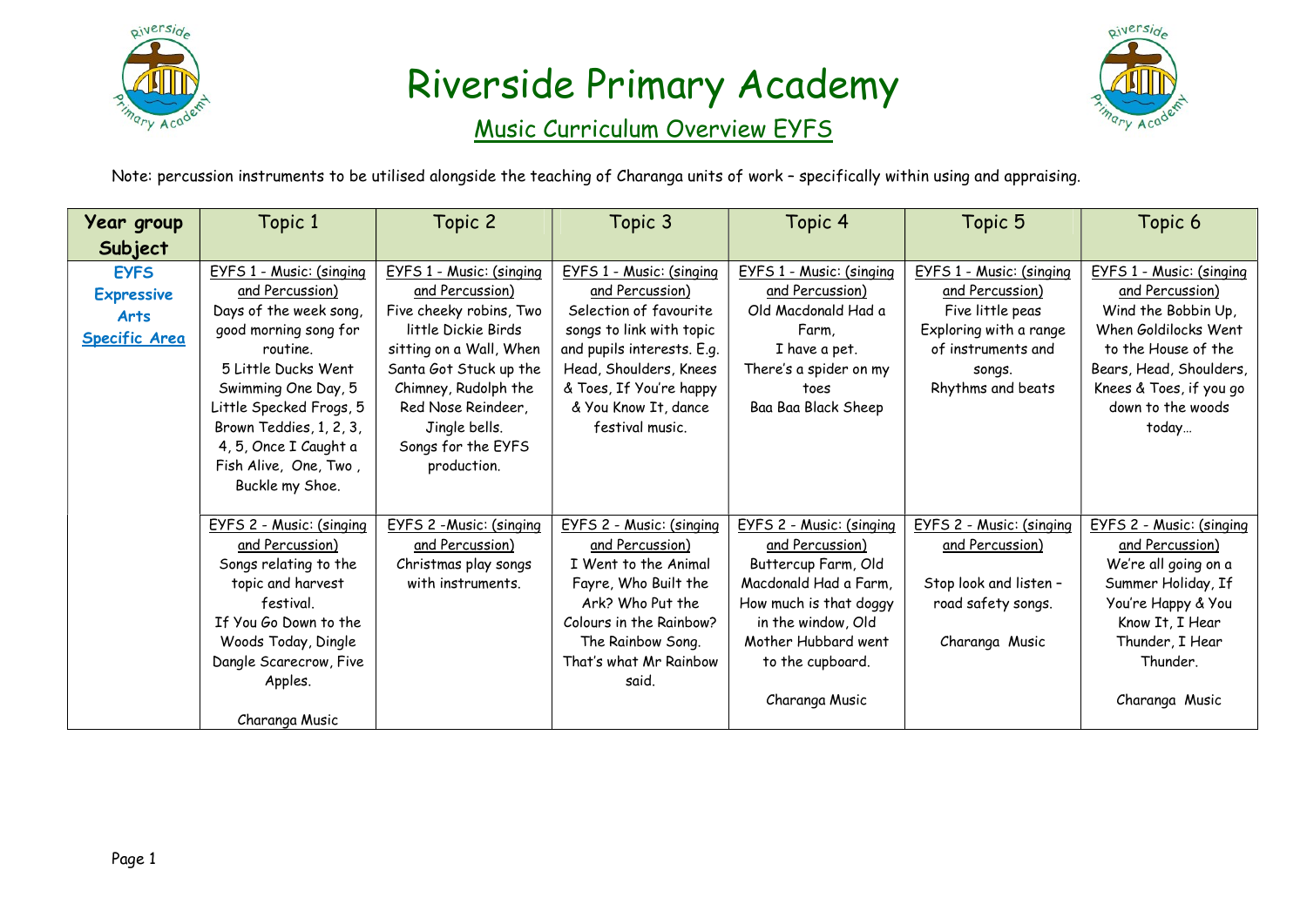



#### Music Curriculum Overview Key Stage One

| Year 1 | Charanga MusicError!<br><b>Hyperlink</b><br>reference not valid.<br>- Hey You<br>Harvest festival<br>Celebration Songs. | Music for Christmas<br>production                                                                       | Charanga Music - In<br>The Groove / Rhythm<br>In the Way we Walk<br>and The Banana Rap | Charanga Music - Round<br>and Round / Your<br>Imagination                     | Peripatetic teacher -<br>playing a tuned<br>instrument and Reading<br>Music<br>Charanga Freestyle -<br>Minibeasts | Peripatetic teacher -<br>playing a tuned<br>instrument and Reading<br>Music                         |
|--------|-------------------------------------------------------------------------------------------------------------------------|---------------------------------------------------------------------------------------------------------|----------------------------------------------------------------------------------------|-------------------------------------------------------------------------------|-------------------------------------------------------------------------------------------------------------------|-----------------------------------------------------------------------------------------------------|
| Year 2 | Charanga - Hands, Feet,<br>Heart<br>Harvest Festival<br>Celebration Songs                                               | Singing songs for<br>Christmas production &<br>playing percussion<br>instruments or body<br>percussion. | Charanga - I Wanna Play<br>in a Band                                                   | Charanga - Zootime /<br>Friendship Song<br>Charanga Freestyle -<br>Minibeasts | Peripatetic teacher -<br>playing a tuned<br>instrument and Reading<br>Music                                       | Peripatetic teacher -<br>playing a tuned<br>instrument and Reading<br>Music<br>End of year assembly |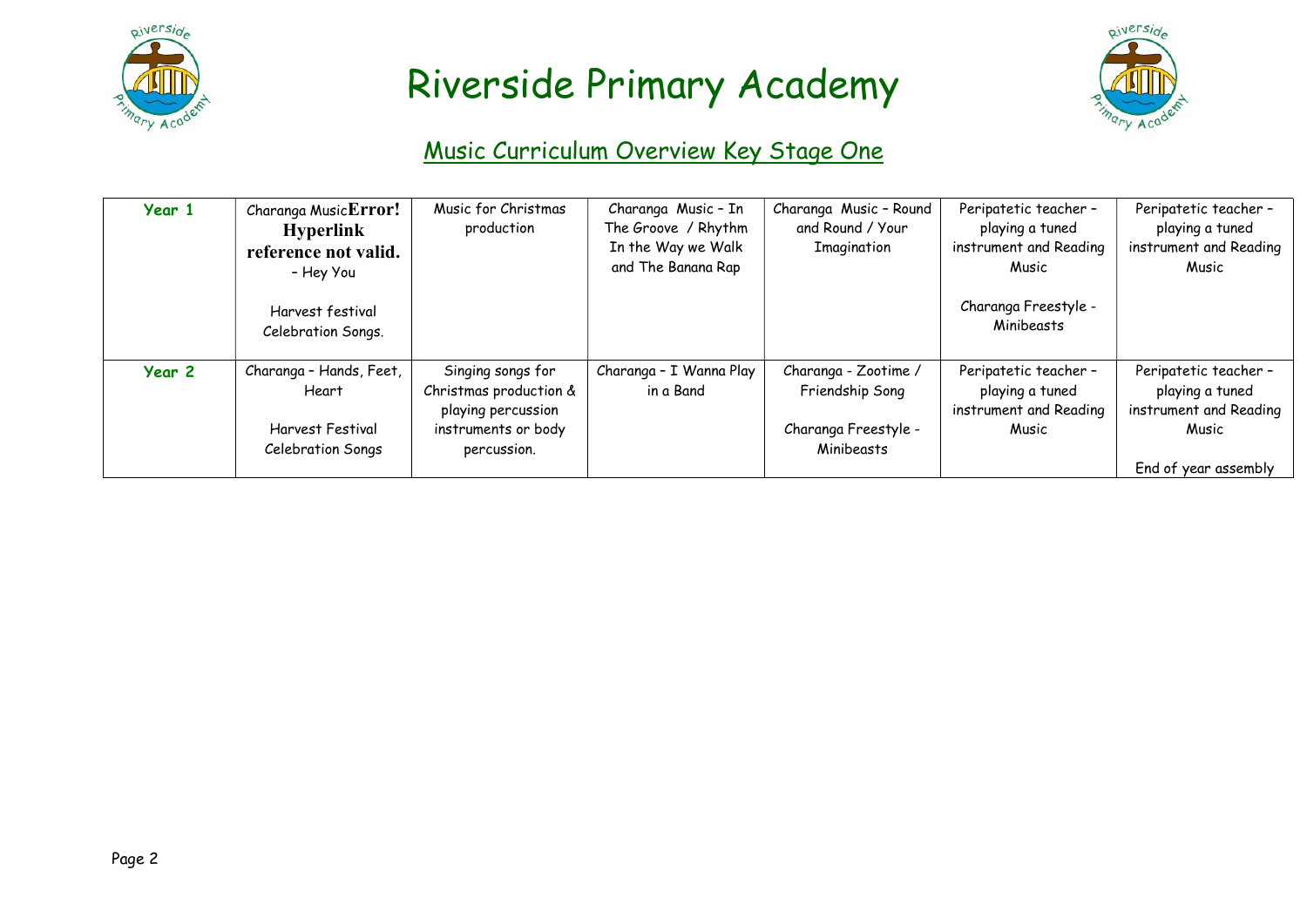



Music Curriculum Overview Lower Key Stage Two

| Year 3 | Charanga - Let Your                   | Charanga -                       | Peripatetic teacher - teaching music to year 3 | Charanga - three                                         | Music for KS2                  |
|--------|---------------------------------------|----------------------------------|------------------------------------------------|----------------------------------------------------------|--------------------------------|
|        | Spirit Fly                            | Glockenspiel stage 1             | - tuned instruments.                           | little Birds / The                                       | production.                    |
|        | Harvest Festival<br>Celebration Songs | Christmas Carol<br>Service Songs |                                                | Dragon song /<br><b>Bringing Us Together</b>             | Charanga Freestyle -<br>Energy |
| Year 4 | Charanga Freestyle -                  | Charanga Music -                 | Peripatetic teacher - teaching music to year 4 | Charanga Freestyle -                                     | Music for KS2                  |
|        | Celts and Romans                      | Glockenspiel stage 2             | - tuned instruments.                           | Vikings                                                  | production.                    |
|        | Harvest Festival<br>celebration Songs | Christmas Carol<br>Service Songs |                                                | Charanga - Mama Mia<br>/ Stop, Lean on Me /<br>Blackbird |                                |